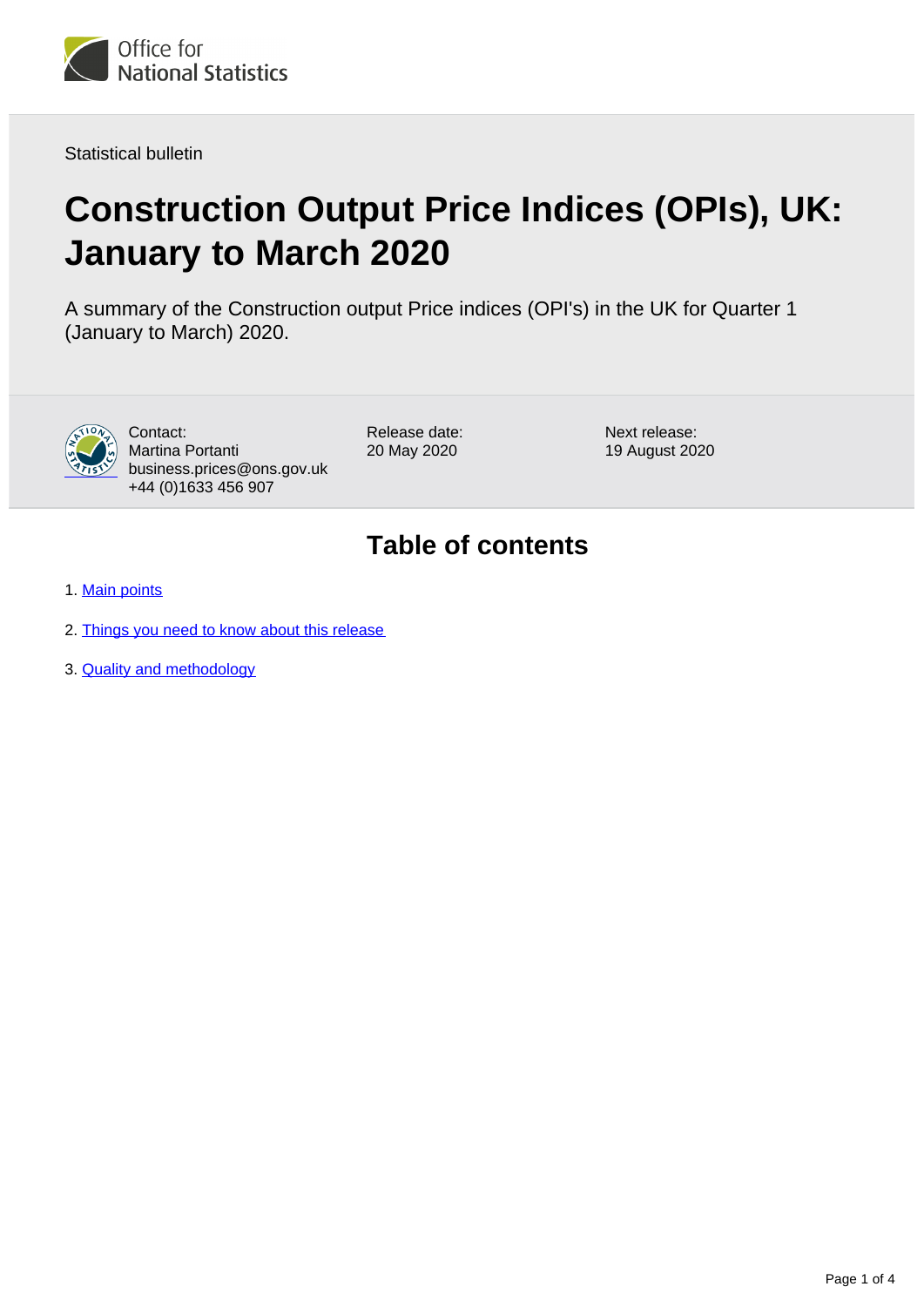# <span id="page-1-0"></span>**1 . Main points**

- The Construction Output Price Index (OPI) for all construction rose 1.3% in the year to March 2020, which is unchanged from February 2020.
- The OPI for all new work increased by 1.3% in the year to March 2020, also unchanged from February 2020.
- The OPI for all repair and maintenance increased by 1.1% in the year to March 2020, slightly slowing down from 1.2% in February 2020.
- Housing provided the largest contribution to the annual rate for new work, while non-housing repair and maintenance provided the largest contribution to the repair and maintenance annual rate.

### <span id="page-1-1"></span>**2 . Things you need to know about this release**

### **Coronavirus (COVID-19)**

During the coronavirus (COVID-19) pandemic, we are working to ensure that we continue to publish the Construction Output Prices Index (OPIs).

The price collection for this quarter's publication has been largely unaffected. However, we have streamlined our bulletin so that we can focus on coronavirus-related analysis to support decision-making across the UK. For this reason, this quarter's [Construction](https://www.ons.gov.uk/businessindustryandtrade/constructionindustry/datasets/interimconstructionoutputpriceindices) OPI bulletin does not include its regular detailed analysis. The Construction [OPI datasets](https://www.ons.gov.uk/businessindustryandtrade/constructionindustry/datasets/interimconstructionoutputpriceindices) continue to be published as usual.

As this situation evolves, we are developing a contingency plan for potential scenarios, depending on the amount of data that are able to be collected through our in-house surveys, to ensure we are still able to produce the Construction OPIs over the coming months. These include considering incorporating fewer prices into the indices, using the previous month's movements to construct the latest estimates and reducing the level of detail published. Users will be informed of any changes to how the Construction OPIs are derived.

#### **Methodology changes**

This publication includes minor revisions to historic data due to the introduction of the following improvements:

- revised weights from 2016 onwards
- revised mark-up values from 2017 onwards
- improvements to the linking methodology from 2014 onwards

The Office for National Statistics (ONS) will be implementing important methodological improvements to the Producer Price Index (PPI) and Services Producer Price Index (SPPI) later in 2020. These include moving from fixed-base weights to annual chain-linking, which will improve the accuracy of these statistics. These changes may also impact on the Construction OPI, which use PPI and SPPI as data sources. We will pre-announce the exact date when these changes will be implemented over the coming months in order to give users as much notice as possible. Detailed technical information, including impact analysis, will be made available in advance of this change.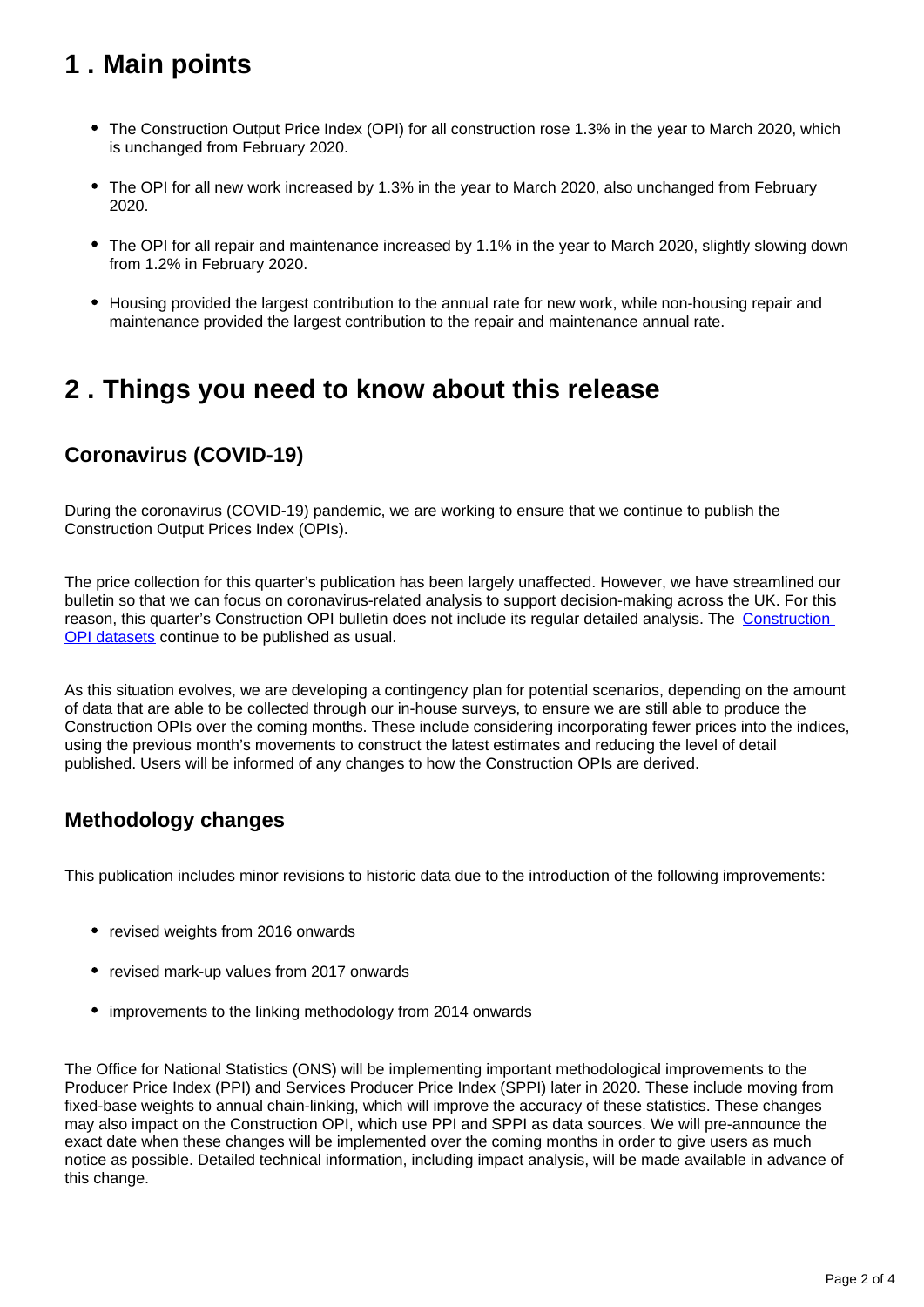#### **Publication changes**

As announced in the article [Coronavirus and the effects on UK prices](https://www.ons.gov.uk/economy/inflationandpriceindices/articles/coronavirusandtheeffectsonukprices/2020-05-06) , this is the last time the Construction output Price Indices are published as a separate statistical bulletin; Construction OPI(s) data will form part of the quarterly Construction output in Great Britain bulletin. This change will be introduced from the April to June 2020 reference period which will be published in August 2020.

### **About Construction OPIs**

The Construction Output Price Index is designated as a [National Statistic](https://www.statisticsauthority.gov.uk/about-the-authority/uk-statistical-system/types-of-official-statistics/), in accordance with the Statistics and [Registration Service Act 2007](https://www.statisticsauthority.gov.uk/about-the-authority/uk-statistical-system/legislation/key-legislative-documents/) and signifying compliance with the [Code of Practice for Statistics](https://www.statisticsauthority.gov.uk/about-the-authority/uk-statistical-system/types-of-official-statistics/).

Since taking responsibility for the Construction Price and Cost Indices (CPCIs) on 1 April 2015, we have developed the [Construction Output Price Indices \(OPIs\).](https://www.ons.gov.uk/businessindustryandtrade/constructionindustry/bulletins/constructionoutputpriceindicesopis/previousReleases) The indices use our existing data sources, all of which are [National Statistics,](https://www.statisticsauthority.gov.uk/about-the-authority/uk-statistical-system/types-of-official-statistics/) so that users can be assured of the quality of the source data.

Improvements to the OPIs were made in September 2017 and have been published in the article [Construction](https://www.ons.gov.uk/businessindustryandtrade/constructionindustry/articles/constructiondevelopment/impactofimprovementstoconstructionstatistics)  [development: impact of improvements to construction statistics.](https://www.ons.gov.uk/businessindustryandtrade/constructionindustry/articles/constructiondevelopment/impactofimprovementstoconstructionstatistics)

Prior to the Quarter 3 (July to Sept) 2017 release, the OPIs were calculated on a base year of 2010 (2010 equals 100). As of the Quarter 3 2017 release, the base year has been updated to 2015 (2015 equals 100).

In addition, there were further improvements implemented in the Quarter 3 2017 release. Further details can be found in Section 5 of the [Construction development article](https://www.ons.gov.uk/businessindustryandtrade/constructionindustry/articles/constructiondevelopment/impactofimprovementstoconstructionstatistics) released on 29 September 2017.

Revisions are subject to the revisions policies of component series; for routine revisions the series will remain open for a period of five months, in line with the Producer Price Index (PPI), its main component.

The OPI will also be revised on an annual basis to account for the profit mark-up margin update, introduced as part of the methodological improvements in the July to September 2017 release. It would be expected that these changes would take effect in the April to June publication each year, although this may depend on the availability of the data. Alternative sources for profit mark-up data are currently being investigated as a future possibility to improve the timeframe and provide data continuity.

Due to the improvements made to the Construction Output Price Indices publication in Quarter 3 (July to Sept) 2017, this publication is now a statistical bulletin. [Previous releases](https://www.ons.gov.uk/businessindustryandtrade/constructionindustry/articles/interimsolutionforconstructionoutputpriceindices/previousReleases) prior to this were published as articles.

# <span id="page-2-0"></span>**3 . Quality and methodology**

The [Construction Output Price Indices \(OPIs\) Quality and Methodology Information report](https://www.ons.gov.uk/businessindustryandtrade/constructionindustry/methodologies/constructionoutputpriceindicesopisqmi) contains important information on:

- the strengths and limitations of the data and how it compares with related data
- uses and users of the data
- how the output was created
- the quality of the output including the accuracy of the data